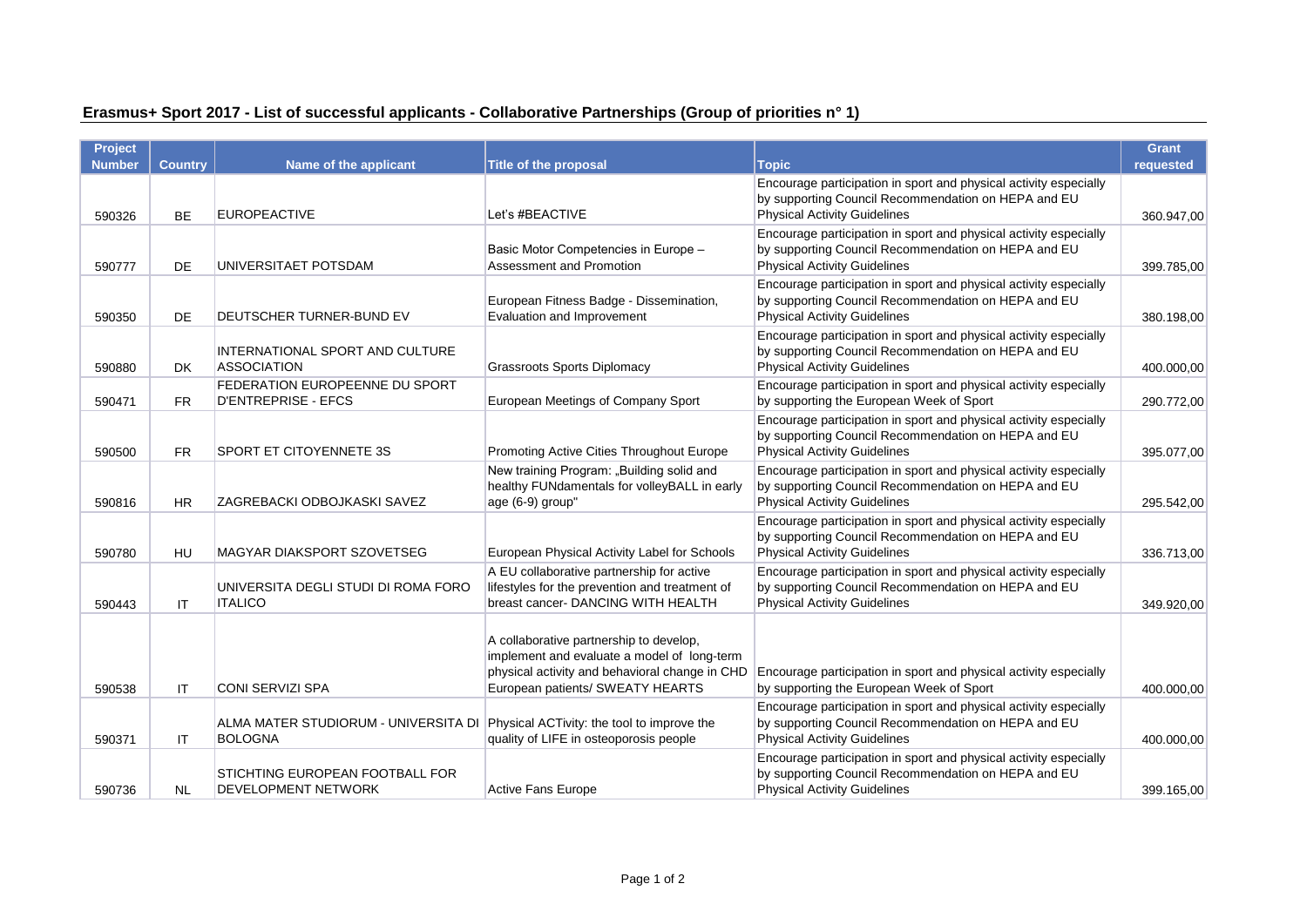| Project<br><b>Number</b> | <b>Country</b> | Name of the applicant                               | Title of the proposal                                                                                                      | <b>Topic</b>                                                                                                                                                    | <b>Grant</b><br>requested |
|--------------------------|----------------|-----------------------------------------------------|----------------------------------------------------------------------------------------------------------------------------|-----------------------------------------------------------------------------------------------------------------------------------------------------------------|---------------------------|
| 590560                   | <b>PT</b>      | FACULDADE DE MOTRICIDADE HUMANA                     | European Physical Education Observatory                                                                                    | Encourage participation in sport and physical activity especially<br>by supporting Council Recommendation on HEPA and EU<br><b>Physical Activity Guidelines</b> | 399.646,00                |
| 590543                   | <b>PT</b>      | MUNICIPIO DE VILA NOVA DE CERVEIRA                  | IN COMMON SPORTS -<br>INTERGENERATIONAL COMPETITION AS<br>MOTIVATION FOR SPORT AND HEALTHY<br>LIFESTYLE OF SENIOR CITIZENS | Encourage participation in sport and physical activity especially<br>by supporting Council Recommendation on HEPA and EU<br><b>Physical Activity Guidelines</b> | 340.870.00                |
| 590662                   | <b>PT</b>      | INSTITUTO PORTUGUES DO DESPORTO E<br>JUVENTUDE I.P. | European Union Physical Activity and Sport<br><b>Monitoring System</b>                                                     | Encourage participation in sport and physical activity especially<br>by supporting Council Recommendation on HEPA and EU<br><b>Physical Activity Guidelines</b> | 399.573,00                |
| 590624                   | <b>SI</b>      | HOKEJSKO DRSALNI KLUB MARIBOR                       | <b>ICE RINKS FOR ALL</b>                                                                                                   | Encourage participation in sport and physical activity especially<br>by supporting Council Recommendation on HEPA and EU<br><b>Physical Activity Guidelines</b> | 168.772,00                |
| 590879                   | SI             | ZAVOD APGA                                          | ACTIVE BUSSINESSES, comprehensive<br>practice led survey on health and physical<br>activity promotion in bussinesses       | Encourage participation in sport and physical activity especially<br>by supporting Council Recommendation on HEPA and EU<br>Physical Activity Guidelines        | 400.000,00                |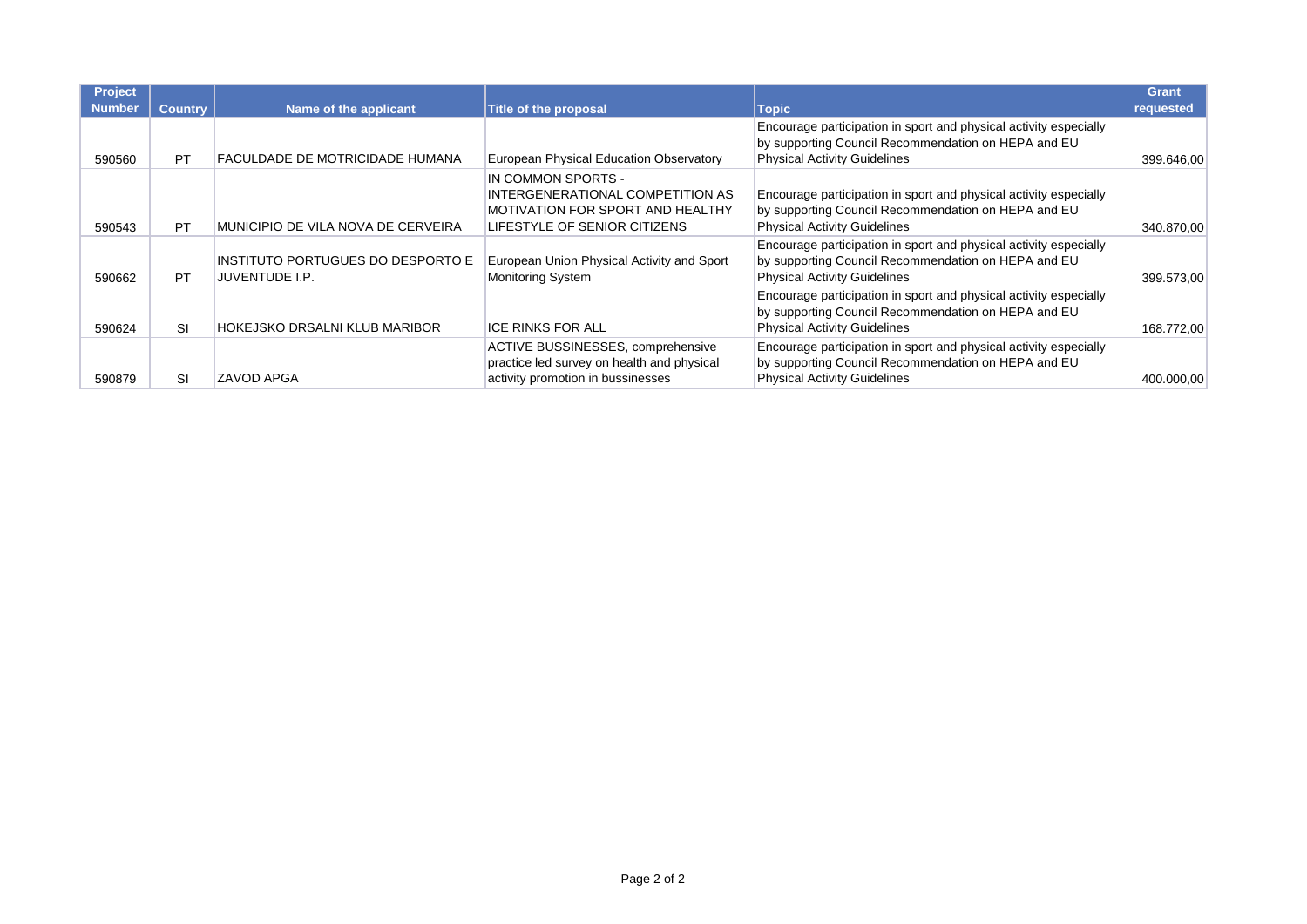| Project<br><b>Number</b> | <b>Country</b> | Name of the applicant                                | <b>Title of the proposal</b>                                                                                | <b>Topic</b>                                                                                                                  | <b>Grant</b><br>requested |
|--------------------------|----------------|------------------------------------------------------|-------------------------------------------------------------------------------------------------------------|-------------------------------------------------------------------------------------------------------------------------------|---------------------------|
|                          |                |                                                      |                                                                                                             |                                                                                                                               |                           |
|                          |                |                                                      | Intercultural Education through Physical Activity,                                                          | Promote education in and through sport with special focus on<br>skills development, as well support the implementation of the |                           |
| 590467                   | AT             | <b>UNIVERSITAT WIEN</b>                              | Coaching and Training                                                                                       | <b>EU Guidelines on Dual Careers of Athletes</b>                                                                              | 400.000,00                |
|                          |                |                                                      |                                                                                                             |                                                                                                                               |                           |
|                          |                |                                                      | Athletic migration: Dual Career and qualification in                                                        | Promote education in and through sport with special focus on<br>skills development, as well support the implementation of the |                           |
| 590400                   | AT             | PARIS-LODRON-UNIVERSITAT SALZBURG                    | sports                                                                                                      | EU Guidelines on Dual Careers of Athletes                                                                                     | 380.179.00                |
|                          |                |                                                      |                                                                                                             | Promote education in and through sport with special focus on                                                                  |                           |
|                          |                |                                                      | BLUEPRINT FOR SKILLS CCOOPERATION AND                                                                       | skills development, as well support the implementation of the                                                                 |                           |
| 590345                   | <b>BE</b>      | <b>EUROPEACTIVE</b>                                  | <b>EMPLOYMENT IN ACTIVE LEISURE</b>                                                                         | EU Guidelines on Dual Careers of Athletes                                                                                     | 388.781,00                |
|                          |                | FÉDÉRATION INTERNATIONALE DES                        | Mind the Gap - Enabling athletes to transition into a                                                       | Promote education in and through sport with special focus on                                                                  |                           |
|                          | <b>BE</b>      | FOOTBALLEURS PROFESSIONELS<br><b>DIVISION EUROPE</b> | post sport career of their choice by creating a robust<br>infrastructure of personal and technical support. | skills development, as well support the implementation of the<br>EU Guidelines on Dual Careers of Athletes                    |                           |
| 590863                   |                |                                                      |                                                                                                             |                                                                                                                               | 237.760.00                |
|                          |                |                                                      |                                                                                                             | Promote education in and through sport with special focus on                                                                  |                           |
| 590727                   | <b>BG</b>      | BULGARIAN SNOOKER FEDERATION                         | Skills development in and ThRough snooker                                                                   | skills development, as well support the implementation of the<br>EU Guidelines on Dual Careers of Athletes                    | 334.505,00                |
|                          |                |                                                      |                                                                                                             |                                                                                                                               |                           |
|                          |                |                                                      |                                                                                                             | Promote education in and through sport with special focus on<br>skills development, as well support the implementation of the |                           |
| 590457                   | <b>BG</b>      | <b>BULGARIAN OLYMPIC COMMITTEE</b>                   | <b>SMART SPORT</b>                                                                                          | EU Guidelines on Dual Careers of Athletes                                                                                     | 399.844.00                |
|                          |                |                                                      |                                                                                                             |                                                                                                                               |                           |
|                          |                |                                                      | Scoring for the Future- Increasing youth                                                                    | Promote education in and through sport with special focus on<br>skills development, as well support the implementation of the |                           |
| 590638                   | DE             | STREETFOOTBALLWORLD GGMBH                            | employability through football                                                                              | EU Guidelines on Dual Careers of Athletes                                                                                     | 334.226.00                |
|                          |                |                                                      | Integration of elite athletes into the labour market                                                        | Promote education in and through sport with special focus on                                                                  |                           |
|                          |                |                                                      | through the valorization of their transversal                                                               | skills development, as well support the implementation of the                                                                 |                           |
| 590520                   | ES             | FEDERACIÓN ANDALUZA DE NATACIÓN                      | competences                                                                                                 | <b>EU Guidelines on Dual Careers of Athletes</b>                                                                              | 395.443,00                |
|                          |                |                                                      | SPORT AND ACADEMIC TALENT INTEGRATION                                                                       | Promote education in and through sport with special focus on                                                                  |                           |
|                          |                |                                                      | THROUGH EXCHANGE PROGRAMMES IN                                                                              | skills development, as well support the implementation of the                                                                 |                           |
| 590524                   | <b>ES</b>      | ATLÈTIC TERRASSA HOCKEY CLUB                         | <b>HOCKEY</b>                                                                                               | EU Guidelines on Dual Careers of Athletes                                                                                     | 372.251,00                |

## **Erasmus+ Sport 2017 - List of successful applicants - Collaborative Partnerships (Group of priorities n° 2)**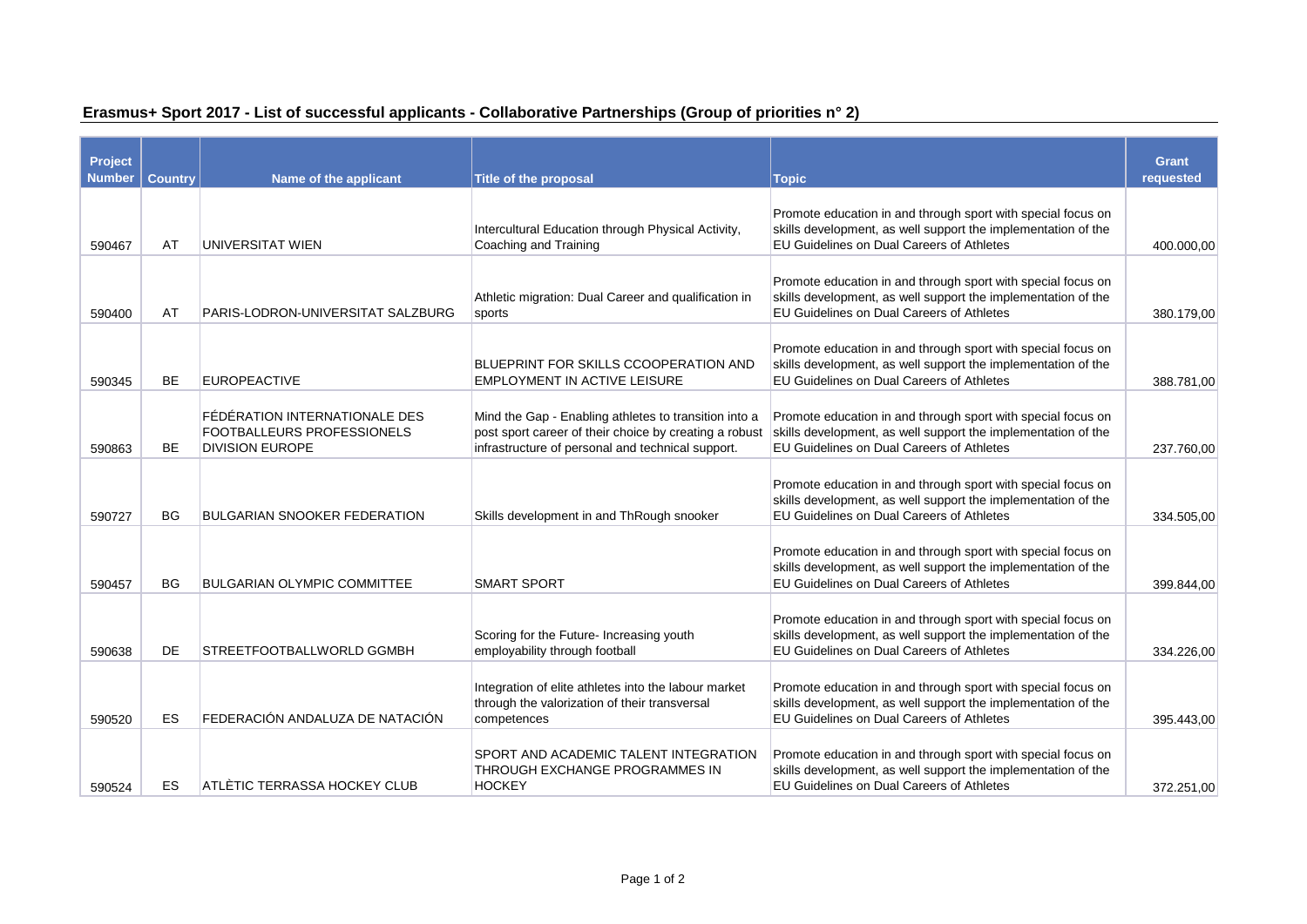| Project<br><b>Number</b> | <b>Country</b> | Name of the applicant                                                                        | <b>Title of the proposal</b>                                                                               | <b>Topic</b>                                                                                                                                                               | <b>Grant</b><br>requested |
|--------------------------|----------------|----------------------------------------------------------------------------------------------|------------------------------------------------------------------------------------------------------------|----------------------------------------------------------------------------------------------------------------------------------------------------------------------------|---------------------------|
| 590825                   | ES             | UNIVERSIDAD DE LAS PALMAS DE GRAN<br>CANARIA                                                 | European Sports Volunteering for Health Promotion,<br>Social Inclusion and Equality through Sport for all. | Promote voluntary activity in sport                                                                                                                                        | 351.715,00                |
| 590771                   | <b>FR</b>      | EUROPEAN OBSERVATOIRE OF SPORT<br><b>AND EMPLOYMENT ASSOCIATION</b><br><b>INTERNATIONALE</b> | Innovative education to enhance the skills of Sport<br>Officials in Europe                                 | Promote education in and through sport with special focus on<br>skills development, as well support the implementation of the<br>EU Guidelines on Dual Careers of Athletes | 390.977,00                |
| 590437                   | <b>SI</b>      | UNIVERZA V LJUBLJANI                                                                         | Education Model for Parents of AThletes In<br>Academics                                                    | Promote education in and through sport with special focus on<br>skills development, as well support the implementation of the<br>EU Guidelines on Dual Careers of Athletes | 399.947,00                |
| 590761                   | SK             | EURÓPSKA UNIVERZITNÁ HOKEJOVÁ<br>ASOCIÁCIA                                                   | European University Hockey Association                                                                     | Promote education in and through sport with special focus on<br>skills development, as well support the implementation of the<br>EU Guidelines on Dual Careers of Athletes | 400.000,00                |
| 590769                   | <b>TR</b>      | <b>SPORT VOLUNTEER ASSOCIATION</b>                                                           | Development of Preschool Physical Activity Program<br>for Strengthening of Grassroots Sports in EU         | Promote voluntary activity in sport                                                                                                                                        | 263.175.00                |
| 590476                   | <b>UK</b>      | LIVERPOOL JOHN MOORES UNIVERSITY                                                             | Ecology of Dual Career - Exploring Dual Career<br>Development Environments across Europe                   | Promote education in and through sport with special focus on<br>skills development, as well support the implementation of the<br>EU Guidelines on Dual Careers of Athletes | 400.000,00                |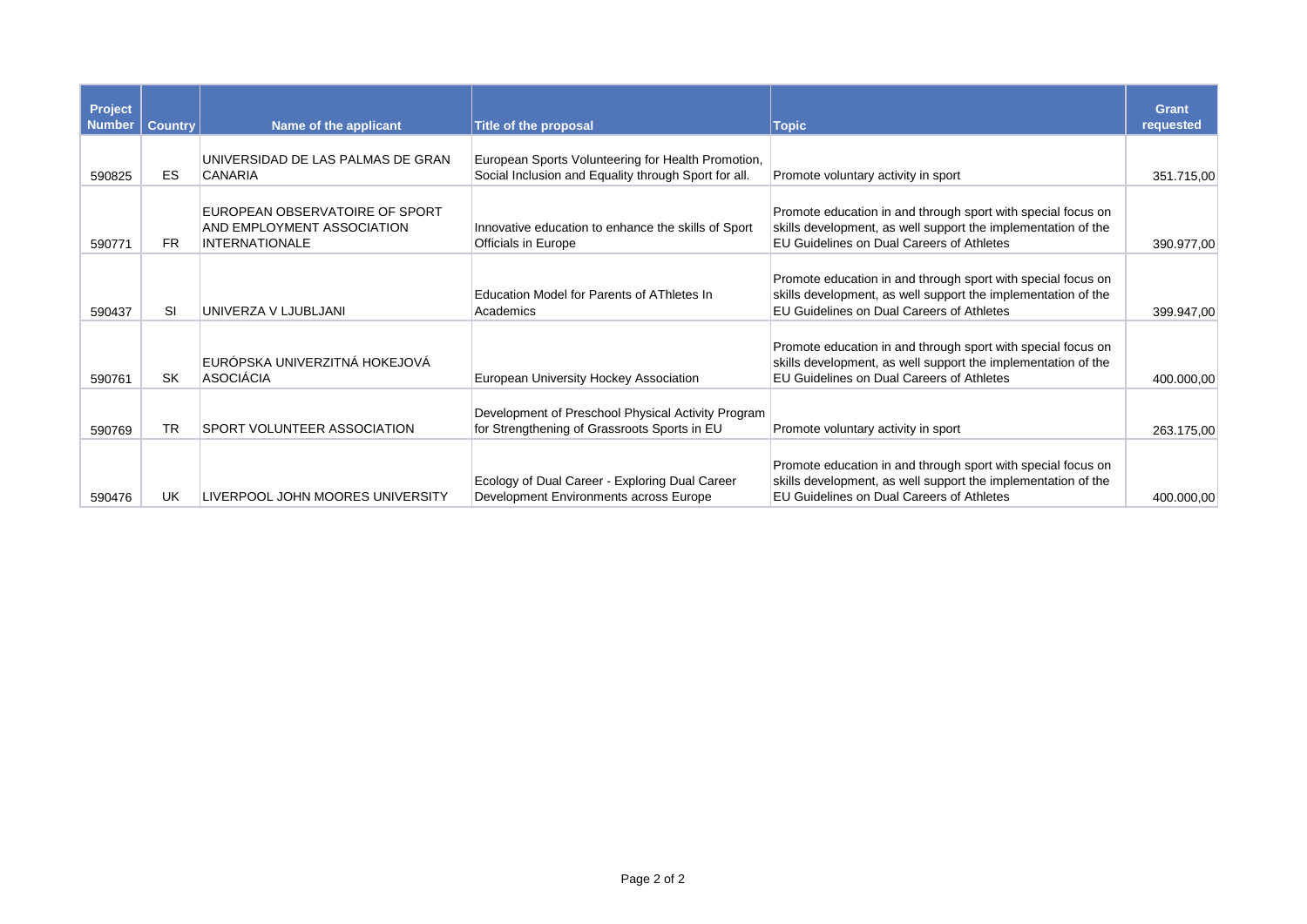## **Erasmus+ Sport 2017 - List of successful applicants - Collaborative Partnerships (Group of priorities n° 3)**

| <b>Project</b> |                |                                   |                                                                |                                  | <b>Grant</b> |
|----------------|----------------|-----------------------------------|----------------------------------------------------------------|----------------------------------|--------------|
| <b>Number</b>  | <b>Country</b> | Name of the applicant             | <b>Title of the proposal</b>                                   | <b>Topic</b>                     | requested    |
|                |                | ASOCIACIA ZA RAZVITIE NA          |                                                                |                                  |              |
| 590305         | <b>BG</b>      | <b>BULGARSKIASPORT</b>            | Good governance in sport                                       | Improve good governance in sport | 394.265,00   |
|                |                |                                   | Good Governance enhancement through e-Learning for Sport       |                                  |              |
| 590680         | <b>CY</b>      | <b>CYPRUS SPORT ORGANISATION</b>  | <b>Volunteer Board Members</b>                                 | Improve good governance in sport | 400.000,00   |
|                |                | ARISTOTELIO PANEPISTIMIO          | A serious Game Approach in Mitigating performance              | Combat doping, notably in        |              |
| 590613         | EL             | <b>THESSALONIKIS</b>              | Enhancement culture in youth                                   | recreational environments        | 392.790,00   |
|                |                | <b>ARISTOTELIO PANEPISTIMIO</b>   | Development of a course for educating Coaches on Sports        | Combat doping, notably in        |              |
| 590595         | EL.            | <b>THESSALONIKIS</b>              | Integrity                                                      | recreational environments        | 379.730,00   |
|                |                |                                   | Corporate governance in sport organizations: a gendered        |                                  |              |
| 590521         | <b>ES</b>      | UNIVERSIDAD DE ZARAGOZA           | approach                                                       | Improve good governance in sport | 324.511,00   |
|                |                | FUNDACION UNIVERSITARIA SAN       |                                                                |                                  |              |
| 590801         | <b>ES</b>      | <b>ANTONIO</b>                    | European Sport Leadership Programme                            | Improve good governance in sport | 400.000,00   |
|                |                | AGENCIA ESPANOLA DE PROTECCION DE |                                                                | Combat doping, notably in        |              |
| 590430         | <b>ES</b>      | LA SALUD EN EL DEPORTE            | <b>ANTIDOPING GREEN SEAL</b>                                   | recreational environments        | 318.670,00   |
|                |                |                                   |                                                                | Combat doping, notably in        |              |
| 590695         | FI.            | A-CLINIC FOUNDATION               | Towards quality anti-doping education in recreational sports   | recreational environments        | 400.000,00   |
|                |                |                                   |                                                                |                                  |              |
|                |                | ZAJEDNICA SPORTSKIH UDRUGA GRADA  |                                                                |                                  |              |
| 590868         | <b>HR</b>      | RIJEKE RIJECKI SPORTSKI SAVEZ     | Project for Academy of Sport Support                           | Improve good governance in sport | 382.845,00   |
| 590449         | <b>HR</b>      | <b>HRVATSKI OLIMPIJSKI ODBOR</b>  | <b>Investments in Sport</b>                                    | Improve good governance in sport | 359.480,00   |
| 590373         | ΙT             | <b>COMITATI OLIMPICI EUROPEI</b>  | Single Points of Contact for Sports Integrity                  | Improve good governance in sport | 399.945,00   |
|                |                | <b>EUROPEAN ELITE ATHLETES</b>    |                                                                |                                  |              |
| 590549         | <b>NL</b>      | <b>ASSOCIATION</b>                | <b>PROtect Integrity Plus</b>                                  | Combat match-fixing              | 208.656,00   |
|                |                |                                   | Against match fixing - European Research & Education           |                                  |              |
| 590606         | <b>PL</b>      | <b>FUNDACJA EKSTRAKLASY</b>       | Program                                                        | Combat match-fixing              | 399.895,00   |
|                |                |                                   | Training to Protected Reporting from Professional and          |                                  |              |
| 590593         | PT             | INSTITUTO UNIVERSITARIO DE LISBOA | <b>Grassroots Sports</b>                                       | Combat match-fixing              | 391.345,00   |
|                |                |                                   |                                                                |                                  |              |
|                |                |                                   | Research-Embedded Strategic Plan for Anti-Doping               | Combat doping, notably in        |              |
| 590824         | UK             | LEEDS BECKETT UNIVERSITY          | Education: Clean Sport Alliance Initiative for Tackling Doping | recreational environments        | 399.528,00   |
|                |                |                                   | Promoting and Supporting Good Governance in the European       |                                  |              |
| 590562         | UK             | <b>EDGE HILL UNIVERSITY</b>       | <b>Football Agents Industry</b>                                | Improve good governance in sport | 213.494,00   |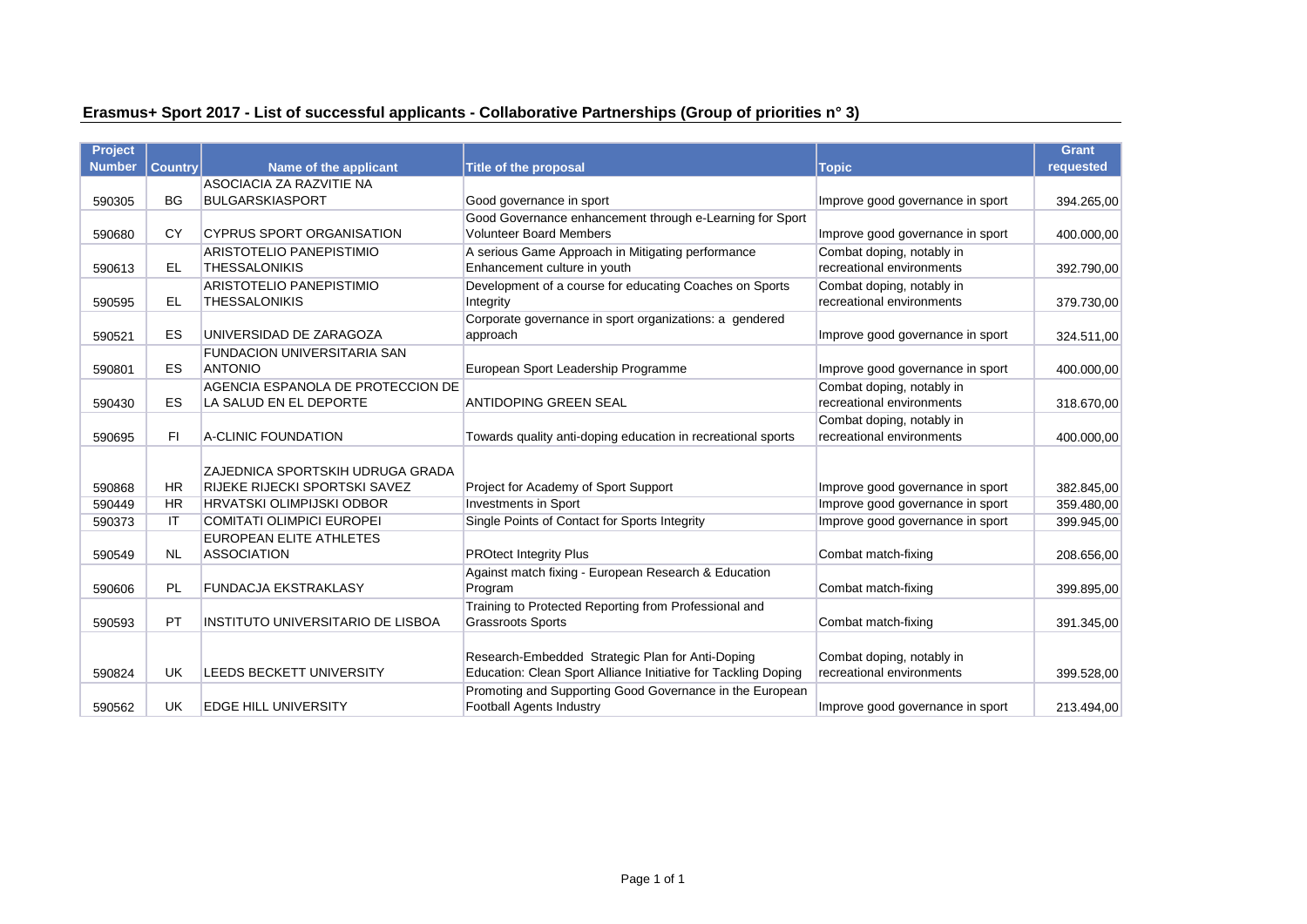| Project       |                |                                                                                          |                                                                                                                         |                                                                                  | <b>Grant</b> |
|---------------|----------------|------------------------------------------------------------------------------------------|-------------------------------------------------------------------------------------------------------------------------|----------------------------------------------------------------------------------|--------------|
| <b>Number</b> | <b>Country</b> | Name of the applicant                                                                    | <b>Title of the proposal</b>                                                                                            | <b>Topic</b>                                                                     | requested    |
| 590514        | BE             | KATHOLIEKE UNIVERSITEIT LEUVEN                                                           | Intellectual Disability, and Equal opportunities for Active<br>and Long-term participation in Sport". = "IDEAL project" | Encourage social inclusion and equal<br>opportunities in sport                   | 400.000,00   |
| 590416        | BG             | UNIVERSITY OF PLOVDIV PAISII HILENDARSKI                                                 | SPORTS TRAINING FOR ALL                                                                                                 | Encourage social inclusion and equal<br>opportunities in sport                   | 355.643,00   |
| 590555        | DK             | <b>GAME</b>                                                                              | Youth-led Street Sport for All                                                                                          | Encourage social inclusion and equal<br>opportunities in sport                   | 377.110,00   |
| 590461        | <b>EL</b>      | ETERIA PSYHOKINONIKON MELETON                                                            | Alive & Kicking                                                                                                         | Encourage social inclusion and equal<br>opportunities in sport                   | 399.998,00   |
| 590354        | EL             | KYTTARO ENALLAKTIKON ANAZITISEON NEAON KEAN CORPLAY - COunter Radicalization, PLAY sport |                                                                                                                         | Combat violence and tackle racism,<br>discrimination and intolerance in<br>sport | 399.660,00   |
| 590603        | ES             | FEDERACION ESPANOLA DE BADMINTON                                                         | Badminton for All - European Network for the Promotion<br>of Inclusive Badminton                                        | Encourage social inclusion and equal<br>opportunities in sport                   | 400.000,00   |
| 590490        | ES             | <b>FUNDACION DEPORTE JOVEN</b>                                                           | Development of a European Platform for the Protection of<br>Children in Sport (i-Protect)                               | Combat violence and tackle racism,<br>discrimination and intolerance in<br>sport | 400.000,00   |
| 590568        | <b>FR</b>      | FEDERATION INTERNATIONALE DE L'AUTOMOBILE                                                | FIA European Young Women Programme                                                                                      | Encourage social inclusion and equal<br>opportunities in sport                   | 310.755,00   |
| 590614        | IE.            | EUROPEAN SUPPORTERS ALLIANCE                                                             | Project for a Liaison-based Integrated Approach to<br><b>Improving Supporter Engagement</b>                             | Combat violence and tackle racism,<br>discrimination and intolerance in<br>sport | 246.761,60   |
| 590827        | IT             | CENTRO GIOVANILE DI FORMAZIONE SPORTIVA                                                  | No Violence In Sport                                                                                                    | Combat violence and tackle racism,<br>discrimination and intolerance in<br>sport | 399.745,00   |
| 590763        | ΙT             | ENDAS - ENTE NAZIONALE DEMOCRATICO DI AZIONE<br><b>SOCIALE</b>                           | Encouraging Girls'Participation in Sports - 2                                                                           | Encourage social inclusion and equal<br>opportunities in sport                   | 378.990,00   |
| 590572        | IT             | FEDERAZIONE ITALIANA RUGBY                                                               | <b>MIXed Ability Rugby</b>                                                                                              | Encourage social inclusion and equal<br>opportunities in sport                   | 193.729,00   |
| 590642        | IT             | CENTRO SPORTIVO EDUCATIVO NAZIONALE                                                      | Movement Environment Well-being                                                                                         | Encourage social inclusion and equal<br>opportunities in sport                   | 400.000,00   |
| 590711        | LT.            | LIETUVOS SPORTO UNIVERSITETAS                                                            | Sport Against Violence and Exclusion                                                                                    | Combat violence and tackle racism,<br>discrimination and intolerance in<br>sport | 365.600,00   |
| 590605        | LV             | <b>STREETBASKET</b>                                                                      | Medicines for Europe's Ghettos                                                                                          | Encourage social inclusion and equal<br>opportunities in sport                   | 198.299,00   |
| 590677        | NL.            | STICHTING HOGESCHOOL VAN AMSTERDAM                                                       | Gender Equality Toolkit for Generation Z                                                                                | Encourage social inclusion and equal<br>opportunities in sport                   | 400.000,00   |

## **Erasmus+ Sport 2017 - List of successful applicants - Collaborative Partnerships (Group of priorities n° 4)**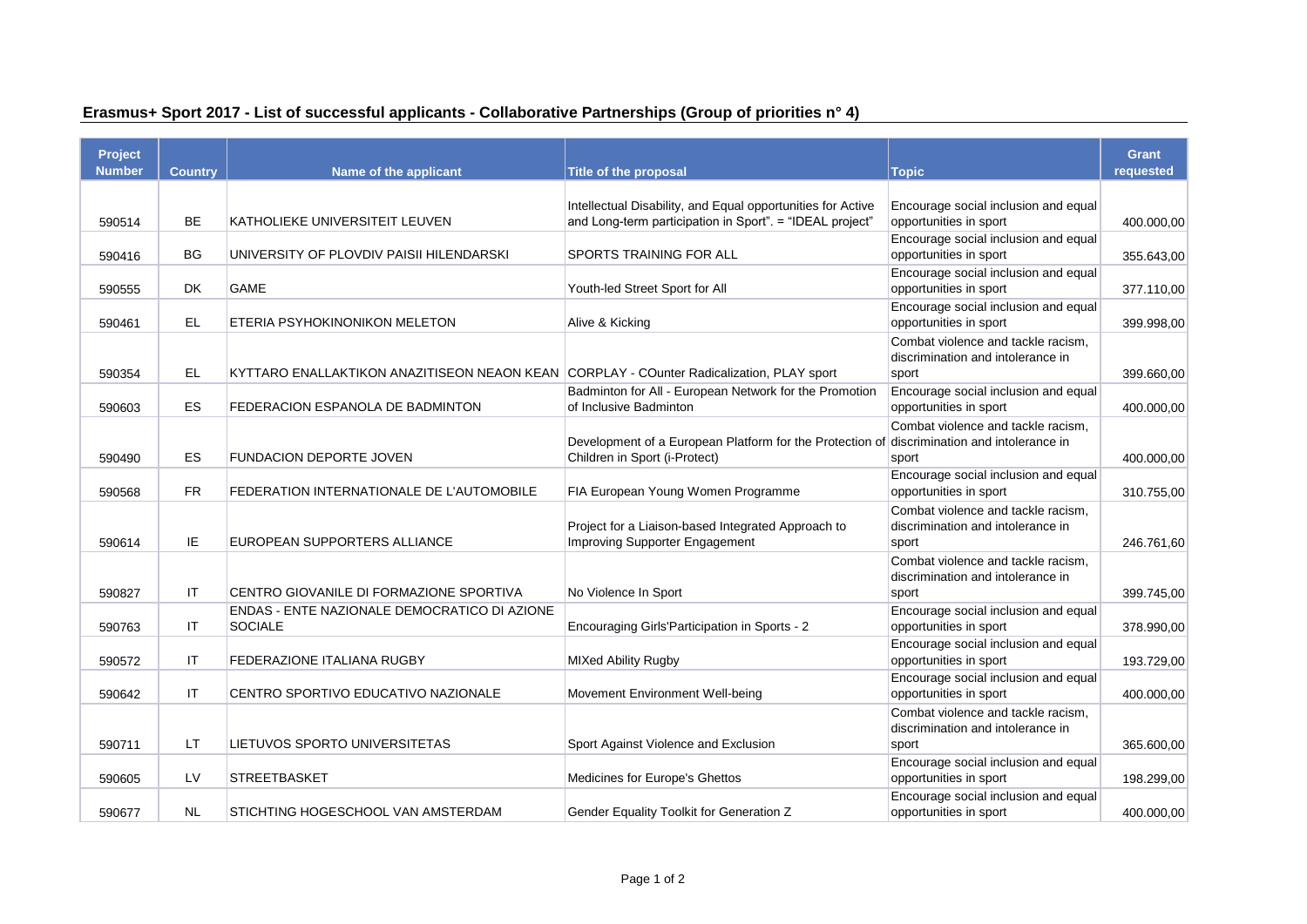| <b>Project</b><br><b>Number</b> | <b>Country</b> | Name of the applicant                       | <b>Title of the proposal</b>                             | <b>Topic</b>                         | Grant<br>requested |
|---------------------------------|----------------|---------------------------------------------|----------------------------------------------------------|--------------------------------------|--------------------|
|                                 | DТ             | APCAS - ASSOCIAÇÃO DE PARALISIA CEREBRAL DE | Sport Inclusion - Full participation in sport by persons | Encourage social inclusion and equal |                    |
| 590639                          |                | ALMADA SEIXAL                               | with disabilities                                        | opportunities in sport               | 289.150,00         |
|                                 |                |                                             | Baleria - social inclusion programme for educators,      | Encourage social inclusion and equal |                    |
| 590683                          |                | <b>SPORTNO DRUSTVO MEDIA SPORT</b>          | school kids and parents                                  | opportunities in sport               | 320.245,00         |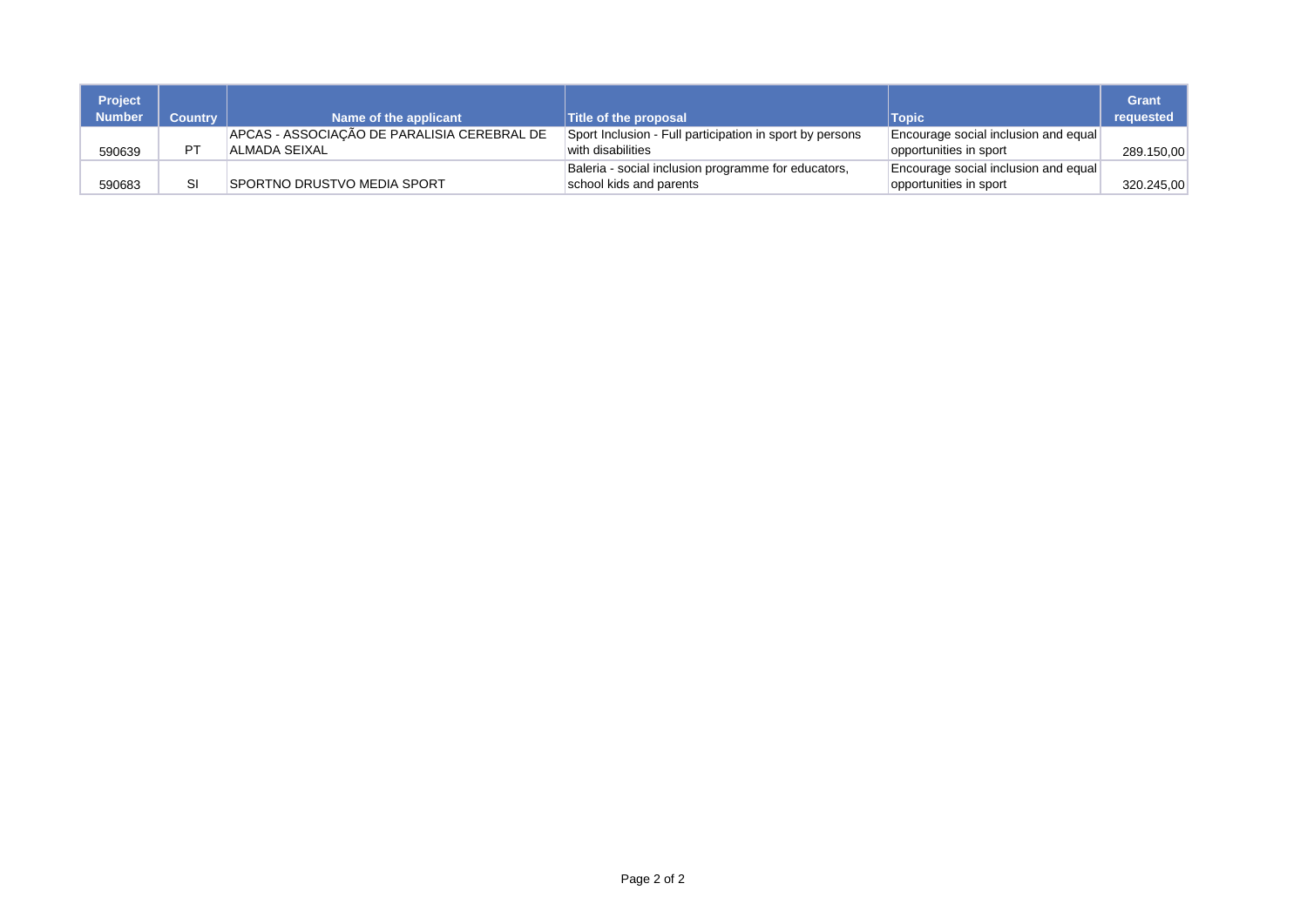# **E+ Sport 2017 - List of successful applicants - Not-for-profit European Sport Events**

| <b>Project</b><br>number | <b>Country</b> | <b>Name of applicant</b>                                                         | <b>Title of the proposal</b>                                                         | Topic                                                                                                                                                    | <b>Original</b><br><b>Budget</b> | <b>Grant</b><br>requested | $\%$ |
|--------------------------|----------------|----------------------------------------------------------------------------------|--------------------------------------------------------------------------------------|----------------------------------------------------------------------------------------------------------------------------------------------------------|----------------------------------|---------------------------|------|
|                          |                |                                                                                  |                                                                                      |                                                                                                                                                          |                                  |                           |      |
| 590487                   | <b>CZ</b>      | EUROPEAN MINIFOOTBALL<br><b>FEDERATION</b>                                       | Minifootball for increased HEPA                                                      | Encourage participation in sport and physical activity<br>especially by supporting Council Recommendation<br>on HEPA and EU Physical Activity Guidelines | 597.252.00                       | 474.620,00 79,47%         |      |
| 590822                   | DK.            | <b>INTERNATIONAL SPORT AND</b><br><b>CULTURE ASSOCIATION</b>                     | <b>Bike For Europe</b>                                                               | Encourage participation in sport and physical activity<br>especially by supporting the European Week of Sport                                            | 377.658,99                       | 300.000,00 79,44%         |      |
| 590407                   | <b>EL</b>      | KINONIKES SINETERISTIKES<br><b>DRASTIRIOTITES EFPATHON</b><br><b>OMADON</b>      | EUROPEAN VOLUNTEER EVENTS for<br>THERAPY through SPORTS                              | Encourage social inclusion and equal opportunities in<br>sport                                                                                           | 504.573,20                       | 403.658,56 80,00%         |      |
| 590733                   | HU             | <b>MAGYAR DIAKSPORT SZOVETSEG</b>                                                | European School Sport Day - Flagship<br>Event                                        | Encourage participation in sport and physical activity<br>especially by supporting the European Week of Sport                                            | 297.809.00                       | 238.247,20 80,00%         |      |
| 590629                   | ΙT             | <b>COMUNE DI JESI</b>                                                            | <b>EUropean Games of Integrated Fencing</b>                                          | Encourage social inclusion and equal opportunities in<br>sport                                                                                           | 445.416,79                       | 356.333,43 80,00%         |      |
| 590518                   | ΙT             | <b>COMUNE DI SPOLETO</b>                                                         | Diabetics Runners and Cyclists for more<br>sport for all in Europe - SportGiveChance | Encourage social inclusion and equal opportunities in<br>sport                                                                                           | 582.500,00                       | 462.500,00 79,40%         |      |
| 590592                   | IT             | <b>COMUNE DI REGGIO EMILIA</b>                                                   | <b>EXPOSPORT- International Sport Game</b>                                           | Encourage social inclusion and equal opportunities in<br>sport                                                                                           | 873.300,00                       | 500.000,00 57,25%         |      |
| 590547                   | <b>NL</b>      | <b>STICHTING SOCIAL INCLUSION</b><br><b>GAMES NETHERLANDS</b>                    | European Social Inclusion Games 2018                                                 | Encourage social inclusion and equal opportunities in<br>sport                                                                                           | 647.527,00                       | 500.000,00 77,22%         |      |
| 590483                   | <b>NL</b>      | NEDERLANDS OLYMPISCH COMITE-<br>NEDERLANDSE SPORT FEDERATIE<br><b>VERENIGING</b> | European Sport for all Games                                                         | Encourage social inclusion and equal opportunities in<br>sport                                                                                           | 759.889.80                       | 500.000,00 65,80%         |      |
| 590578                   | PT             | UNIVERSIDADE DE COIMBRA                                                          | European Universities Games - 2018                                                   | Encourage participation in sport and physical activity<br>especially by supporting Council Recommendation<br>on HEPA and EU Physical Activity Guidelines | 623.933.51                       | 499.146.80 80.00%         |      |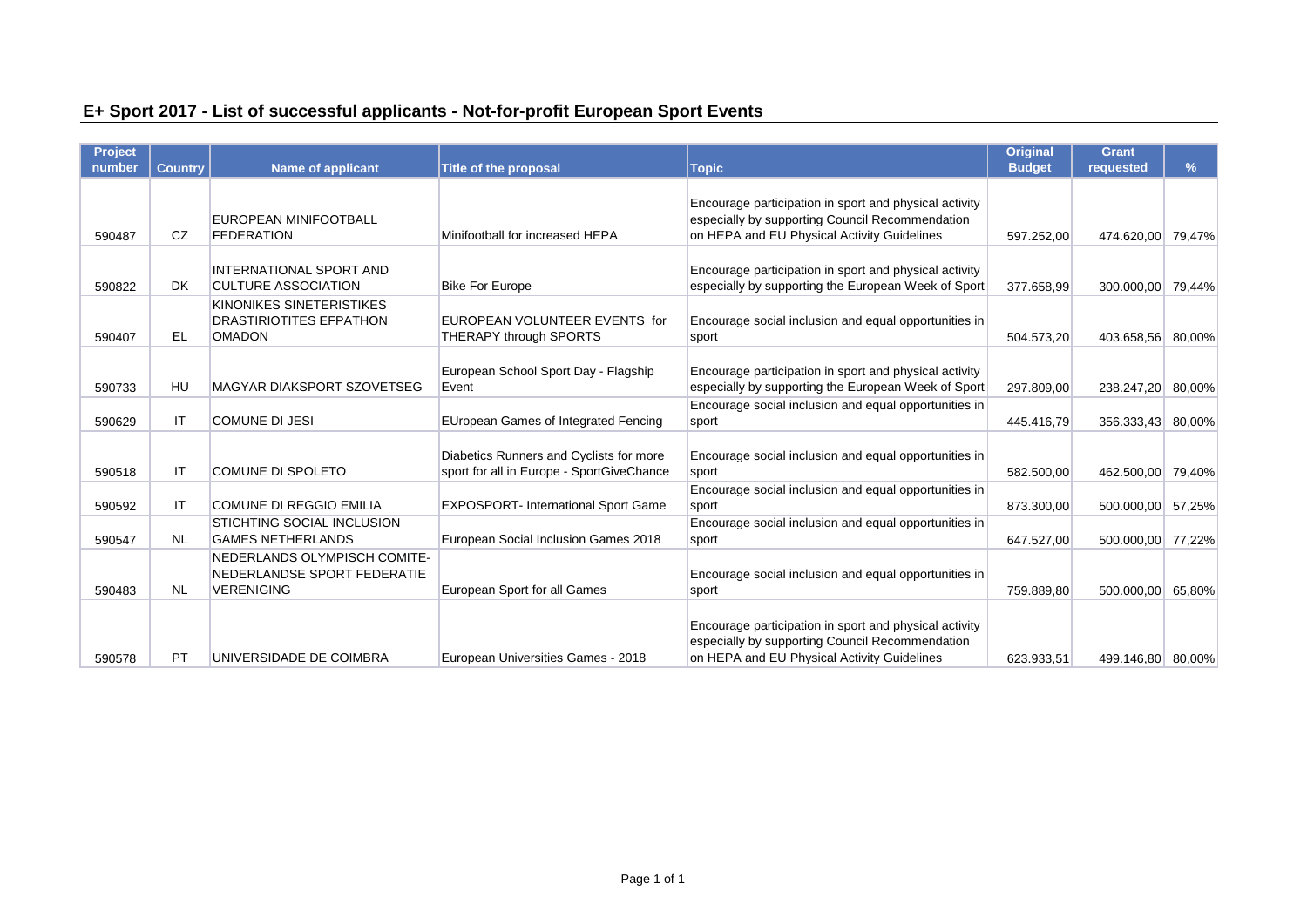# **E+ Sport 2017 - List of successful applicants - Small Collaborative Partnerships**

| <b>Project</b> |                |                                                            |                                                           |                                                                                    | <b>Grant</b> |
|----------------|----------------|------------------------------------------------------------|-----------------------------------------------------------|------------------------------------------------------------------------------------|--------------|
| number         | <b>Country</b> | Name of the applicant                                      | <b>Title of the proposal</b>                              | <b>Topic</b>                                                                       | requested    |
|                |                |                                                            |                                                           |                                                                                    |              |
| 590507         | AT             | NATURFREUNDE INTERNATIONALE                                | Naturefriends Sports for All                              | Encourage social inclusion and equal opportunities in sport                        | 36.325,00    |
|                |                |                                                            | Building healthy communities, changing                    |                                                                                    |              |
| 590548         | <b>BG</b>      | <b>MUNDUS BULGARIA</b>                                     | opportunities                                             | Encourage social inclusion and equal opportunities in sport                        | 59.185,00    |
| 590698         | <b>BG</b>      | <b>SPORTEN KLUB IKKEN</b>                                  | Sportupps: sport-based entrepreneurship and<br>startupps  | Promote education in and through sport with special focus on<br>skills development | 55.301,00    |
|                |                |                                                            |                                                           | Promote education in and through sport with special focus on                       |              |
| 590752         | <b>BG</b>      | <b>ASSOCIATION VICTORY</b>                                 | Teaming up for growing up                                 | skills development                                                                 | 60.000,00    |
|                |                |                                                            |                                                           | Support the mobility of volunteers, coaches, managers and                          |              |
| 590657         | <b>BG</b>      | YACHT CLUB CAP.G.GEORGIEV PORT VARNA Sailing on Three Seas |                                                           | staff of non-profit sport organisations                                            | 60.000,00    |
|                |                |                                                            |                                                           |                                                                                    |              |
| 590778         | CZ             | MULTISPORT OUTDOOR TEAM SUMPERK                            | Together for Adventure Racing in Europe                   | Encourage social inclusion and equal opportunities in sport                        | 58.775,00    |
|                |                |                                                            | Effective training and psychological approach to          | Support the mobility of volunteers, coaches, managers and                          |              |
| 590696         | CZ             | SPORTOVNÍ KLUB SKOL BRNO, Z. S.                            | young cross-country skiers                                | staff of non-profit sport organisations                                            | 60.000,00    |
|                |                | KETHEA - THERAPY CENTER FOR                                |                                                           |                                                                                    |              |
| 590442         | EL.            | DEPENDENT INDIVIDUALS                                      | <b>Reintegration Through Sport</b>                        | Encourage social inclusion and equal opportunities in sport                        | 57.780,00    |
|                |                |                                                            | Digital technology as a tool for development and          | Promote education in and through sport with special focus on                       |              |
| 590726         | EL.            | MAS ARIS PETEINOU<br>OLYMPIACOS SYNDESMOS FILATHLON        | promotion in football                                     | skills development                                                                 | 49.250,00    |
| 590807         | EL.            | <b>PIREOS</b>                                              | YOU'REHOPE (YRH)                                          | Encourage social inclusion and equal opportunities in sport                        | 23.335,00    |
|                |                |                                                            | persons with DISabilities PLAYing competitive             |                                                                                    |              |
| 590395         | ES             | CLUB DEPORTIVO SANATORIO MARITIMO                          | sports                                                    | Encourage social inclusion and equal opportunities in sport                        | 58.975,00    |
|                |                |                                                            | Outdoor Sports as a Universal Language for                | Promote education in and through sport with special focus on                       |              |
| 590411         | ES             | FUNDACION UNIVERSIDAD SAN JORGE                            | Learning                                                  | skills development                                                                 | 60.000,00    |
|                |                |                                                            |                                                           |                                                                                    |              |
| 590440         | ES             | <b>CLUB ESGRIMA AGORA</b>                                  | Fencing for social inclusion, fence for you               | Encourage social inclusion and equal opportunities in sport                        | 32.795,00    |
|                |                |                                                            |                                                           |                                                                                    |              |
| 590496         | ES             | CLUB LLUITA OLIMPICA LA MINA                               | Sport and Social Inclusion: Future for Children.          | Encourage social inclusion and equal opportunities in sport                        | 52.875,00    |
|                |                |                                                            |                                                           |                                                                                    |              |
| 590385         | ES             | ASOCIACIÓN LA ROTLLANA                                     | THE SPORT FOR ALL BEGINS                                  | Encourage social inclusion and equal opportunities in sport                        | 60.000,00    |
|                |                | DEPORTE PARA LA EDUCACIÓN Y LA SALUD                       |                                                           | Promote education in and through sport with special focus on                       |              |
| 590355         | ES             |                                                            | SCHOOL TO MOVE - ITS COOL TO MOVE                         | skills development                                                                 | 45.683,00    |
| 590565         | ES             | FUNDACIÓ PRIVADA MONTILIVI                                 | INclusion4ALL: sport as a tool for community<br>inclusion | Encourage social inclusion and equal opportunities in sport                        | 50.515,00    |
|                |                |                                                            | RUGBY: du recrutement à la 3 eme mi-temps . Un            | Support the mobility of volunteers, coaches, managers and                          |              |
| 590598         | <b>FR</b>      | STADE SAINT LIVRADAIS XV                                   | échange européen de bonnes pratiques                      | staff of non-profit sport organisations                                            | 60.000,00    |
|                |                |                                                            | Physical Activity, RElations & Networking, within         | Promote education in and through sport with special focus on                       |              |
| 590499         | <b>FR</b>      | <b>FAMILLATHLON ORGANISATION</b>                           | families Through Sport                                    | skills development                                                                 | 41.800,00    |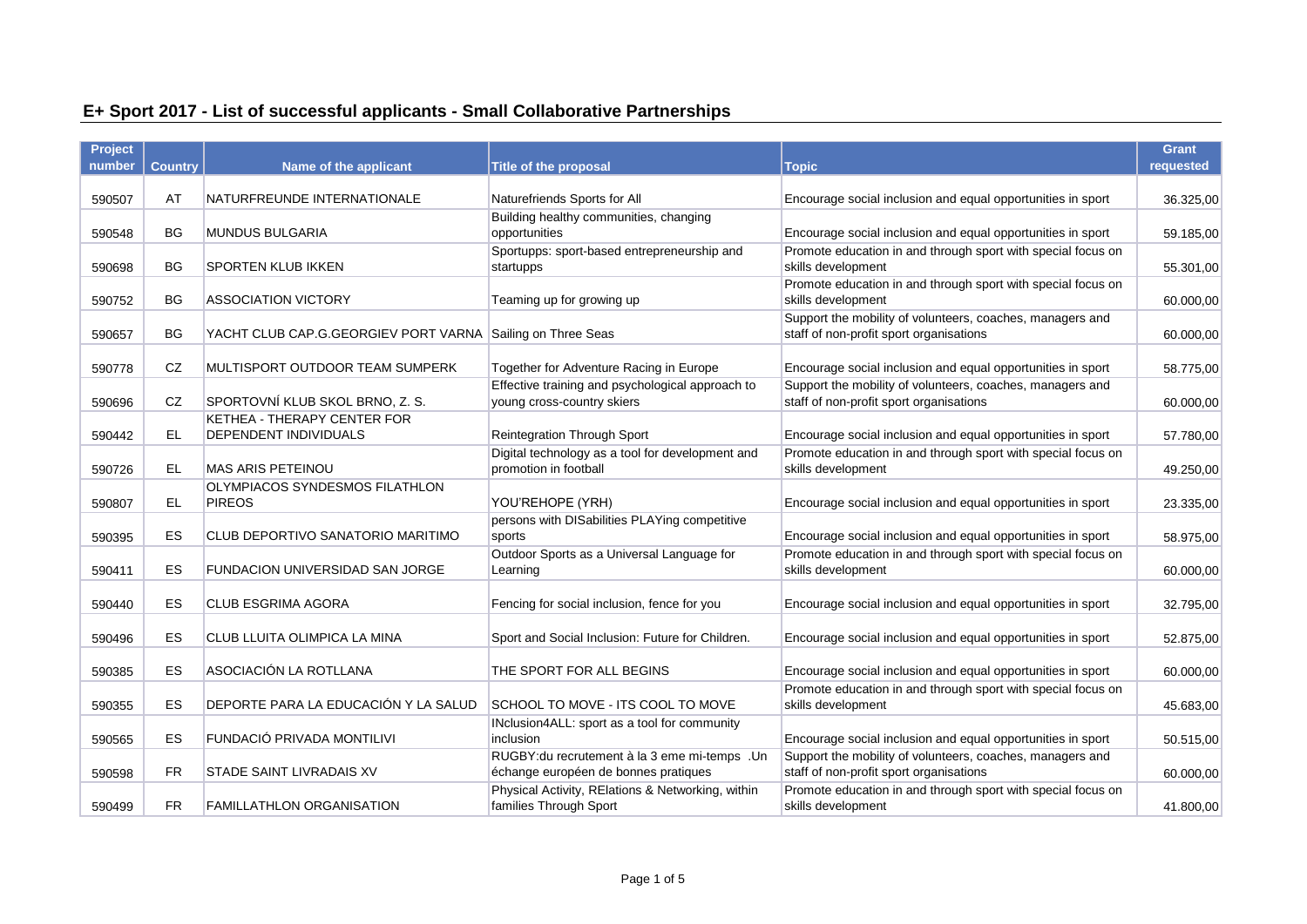| Project |                |                                                                                            |                                                                                                                                                                                 |                                                                                                                                                        | <b>Grant</b> |
|---------|----------------|--------------------------------------------------------------------------------------------|---------------------------------------------------------------------------------------------------------------------------------------------------------------------------------|--------------------------------------------------------------------------------------------------------------------------------------------------------|--------------|
| number  | <b>Country</b> | Name of the applicant                                                                      | Title of the proposal                                                                                                                                                           | <b>Topic</b>                                                                                                                                           | requested    |
| 590546  | <b>FR</b>      | DEPARTEMENT DU FINISTERE                                                                   | SPORTO ADAPTITA NATURO NAUTIKA                                                                                                                                                  | Encourage social inclusion and equal opportunities in sport                                                                                            | 57.250,00    |
| 590372  | <b>FR</b>      | <b>ASSOCIATION SPORTIVE BOUILLARGUES</b><br><b>ESCRIME</b>                                 | ESCRIME DEFICIENT VISUEL NON ET MAL<br>VOYANT                                                                                                                                   | Encourage social inclusion and equal opportunities in sport                                                                                            | 50.200,00    |
|         |                | COMITÉ RÉGIONAL OLYMPIQUE ET SPORTIF                                                       |                                                                                                                                                                                 | Support the mobility of volunteers, coaches, managers and                                                                                              |              |
| 590691  | FR.            | DES PAYS DE LA LOIRE                                                                       | Development of Atlantic Watersports Network                                                                                                                                     | staff of non-profit sport organisations                                                                                                                | 56.400,00    |
| 590782  | <b>HR</b>      | <b>LINK</b>                                                                                | #WushuElixir                                                                                                                                                                    | Encourage social inclusion and equal opportunities in sport                                                                                            | 60.000,00    |
| 590699  | <b>HR</b>      | <b>CROATIAN KARATE UNION</b>                                                               | Promoting Active Engagement in Sports                                                                                                                                           | Encourage social inclusion and equal opportunities in sport                                                                                            | 55.175,00    |
| 590608  | HR             | ZAJEDNICA SPORTSKIH UDRUGA GRADA<br>RIJEKE RIJECKI SPORTSKI SAVEZ                          | Mobility of Staff                                                                                                                                                               | Support the mobility of volunteers, coaches, managers and<br>staff of non-profit sport organisations                                                   | 43.370,00    |
| 590636  | HR.            | <b>DRUSTVO SPORTSKE REKREACIJE</b><br>"SUPERKID"                                           | Healthy European and Physically Active Kid                                                                                                                                      | Support the mobility of volunteers, coaches, managers and<br>staff of non-profit sport organisations                                                   | 28.900,00    |
| 590655  | <b>HR</b>      | RONILACKI KLUB KOMET                                                                       | Aurora - Sport. School. Life.                                                                                                                                                   | Promote education in and through sport with special focus on<br>skills development                                                                     | 60.000,00    |
| 590628  | <b>HR</b>      | ZAJEDNICA SPORTSKIH UDRUGA GRADA<br>RIJEKE RIJECKI SPORTSKI SAVEZ                          | Safe in Sport                                                                                                                                                                   | Protect athletes, especially the youngest, from health and<br>safety hazards by improving training and competition<br>conditions                       | 46.325,00    |
| 590838  | <b>HR</b>      | DRUSTVO ZA PROMICANJE QUEER KULTURE<br>KROZ SPORT I REKREACIJU QUEER SPORT<br><b>SPLIT</b> | Beyond2 - Examining spectrum of Masculinity-<br>Femininity / Hetero-Homo normativity in inclusive<br>competitive practices and accessible spaces of<br>Aquatic sports and Dance | Encourage social inclusion and equal opportunities in sport                                                                                            | 60.000.00    |
| 590697  | <b>HR</b>      | ZAGREB CANOE ASSOCIATION                                                                   | Kayaking health benefits- active childhood                                                                                                                                      | Promote education in and through sport with special focus on<br>skills development                                                                     | 47.840,00    |
| 590671  | HU             | MAGYAR SÍALPIN ÉS TÚRASÍ<br>SPORTEGYESÜLET                                                 | Up and down! Four season activity in the<br>mountains: skimo and trail running                                                                                                  | Promote education in and through sport with special focus on<br>skills development                                                                     | 59.405,00    |
| 590753  | HU             | KISPEST SPORT EGYESÜLET                                                                    | through Beach Camps                                                                                                                                                             | Improving Coaching Techniques in Beach Volleyball Support the mobility of volunteers, coaches, managers and<br>staff of non-profit sport organisations | 45.540,00    |
| 590425  | ΙT             | ISTITUTO COMPRENSIVO SPOLTORE                                                              | <b>RUGBY Kids in Touch</b>                                                                                                                                                      | Encourage social inclusion and equal opportunities in sport                                                                                            | 53.200,00    |
| 590597  | IT             | Comune di Faenza                                                                           | Ride to learn in Europe                                                                                                                                                         | Promote education in and through sport with special focus on<br>skills development                                                                     | 59.350,00    |
| 590707  | ΙT             | FONDAZIONE PER LO SPORT SILVIA RINALDI                                                     | We bike together - Training and trail mapping in<br>Europe                                                                                                                      | Encourage social inclusion and equal opportunities in sport                                                                                            | 50.600,00    |
|         |                | A.S.D. GRUPPO ATLETICO POLISPORTIVO                                                        |                                                                                                                                                                                 |                                                                                                                                                        |              |
| 590484  | ΙT             | <b>CASTELBUONESE</b>                                                                       | START - Sport TrAining to Run Together                                                                                                                                          | Encourage social inclusion and equal opportunities in sport                                                                                            | 59.704,00    |
| 590645  | ΙT             | U.I.S.P. TERRITORIALE CIRIE'-SETTIMO-<br><b>CHIVASSO</b>                                   | Sport Inclusion Tolerance                                                                                                                                                       | Encourage social inclusion and equal opportunities in sport                                                                                            | 60.000,00    |
| 590325  | IT             | PLAYMORE! SOCIETÀ SPORTIVA<br>DILETTANTISTICA S.R.L.                                       | Let's Play Together                                                                                                                                                             | Encourage social inclusion and equal opportunities in sport                                                                                            | 49.750,00    |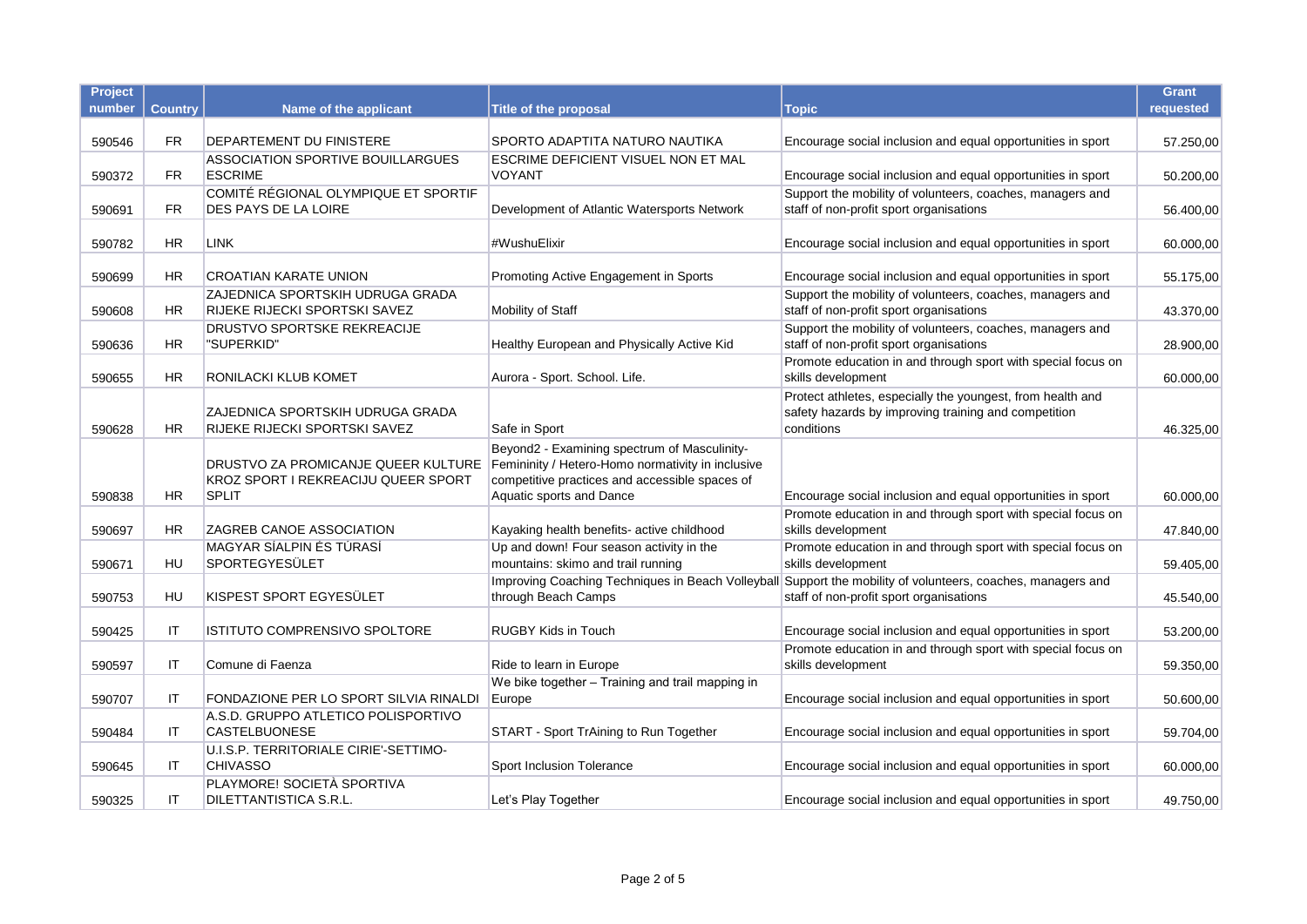| Project |                |                                        |                                                    |                                                                                                      | <b>Grant</b> |
|---------|----------------|----------------------------------------|----------------------------------------------------|------------------------------------------------------------------------------------------------------|--------------|
| number  | <b>Country</b> | Name of the applicant                  | <b>Title of the proposal</b>                       | <b>Topic</b>                                                                                         | requested    |
|         |                | MENS@CORPORE SOCIETA COOPERATIVA       | NEIGE POUR TOUS AVEC B.A.S.S. ET TROTTI-           |                                                                                                      |              |
| 590703  | ΙT             | <b>SOCIALE</b>                         | SKI                                                | Encourage social inclusion and equal opportunities in sport                                          | 60.000,00    |
|         |                |                                        |                                                    |                                                                                                      |              |
|         |                |                                        | Multi-disciplinary modules for a healthy, safe and | Promote education in and through sport with special focus on                                         |              |
| 590508  | ΙT             | COMUNE DI CASTELNOVO NE' MONTI         | comprehensive approach to sport (MULTI-SPORT)      | skills development                                                                                   | 57.980,00    |
| 590451  | IT             | ASD A.I.R.S.E.S. SA MANDRIA ONLUS      | Horsemanship and Disability                        | Encourage social inclusion and equal opportunities in sport                                          | 39.400,00    |
|         |                | ORGANIZZAZIONE PER L'EDUCAZIONE ALLO   | Creating Opportunity for sport Members at          |                                                                                                      |              |
| 590493  | ΙT             | <b>SPORT</b>                           | grassroots level to Enable INclusion               | Encourage social inclusion and equal opportunities in sport                                          | 59.525,00    |
|         |                | ASSOCIAZIONE SPORTIVO DILETTANTISTICA  |                                                    |                                                                                                      |              |
| 590729  | IT             | <b>DFG SPORT</b>                       | Begin an Educative Social Training                 | Encourage social inclusion and equal opportunities in sport                                          | 42.850,00    |
| 590353  | ΙT             | COMITATO ZONALE ANSPI AVELLINO         | <b>NETWORK</b>                                     | Encourage social inclusion and equal opportunities in sport                                          | 39.550,00    |
|         |                |                                        |                                                    | Promote education in and through sport with special focus on                                         |              |
| 590734  | ΙT             | ASSOCIAZIONE SPINA BIFIDA ITALIA ONLUS | Ski for All                                        | skills development                                                                                   | 60.000,00    |
|         |                | ASSOCIAZIONE SPORTIVA DILETTANTISTICA  |                                                    | Support the mobility of volunteers, coaches, managers and                                            |              |
| 590375  | IT             | SPORTING CLUB 06                       | Let kids play. Experiences from the road!          | staff of non-profit sport organisations                                                              | 60.000,00    |
|         |                |                                        |                                                    |                                                                                                      |              |
| 590370  | ΙT             | ASSOCIAZIONE SPORTIVA G.VERGA          | Solidarity Network for sport and young migrants    | Encourage social inclusion and equal opportunities in sport                                          | 34.190,00    |
| 590525  | ΙT             | <b>SCI CLUB LADINIA</b>                | DUAL CAREERS FOR ALPINE SKI RACERS                 | Promote European traditional sports and games                                                        | 60.000,00    |
|         |                |                                        |                                                    | Promote education in and through sport with special focus on                                         |              |
| 590312  | IT             | AVIS COMUNALE DI GIUNGANO              | SPORT IS YOUR HEALTH, SPORT IS YOUR LIFE           | skills development                                                                                   | 40.950,00    |
|         |                | ASSOCIAZIONE SPORTIVA DILETTANTISTICA  |                                                    | Protect athletes, especially the youngest, from health and                                           |              |
| 590796  | ΙT             | DOJO KARATE PYROS                      | Positive to health                                 | safety hazards by improving training and competition<br>conditions                                   | 47.500,00    |
|         |                |                                        |                                                    | Support the mobility of volunteers, coaches, managers and                                            |              |
| 590858  | ΙT             | A.P.D. V.MURGANO                       | <b>NAUTILIUS</b>                                   | staff of non-profit sport organisations                                                              | 57.850,00    |
|         |                |                                        |                                                    | Promote education in and through sport with special focus on                                         |              |
| 590308  | ΙT             | ORATORIO SAN LORENZO ANSPI             | Sport, life and living together                    | skills development                                                                                   | 36.100,00    |
|         |                |                                        |                                                    |                                                                                                      |              |
| 590818  | IT             | UISP - COMITATO TERRITORIALE TERNI     | Sport Traditions Educate Players Of New Europe     | Promote European traditional sports and games                                                        | 60.000,00    |
|         |                |                                        | ATHLETICS FOR YOUNG AND TEACHERS ALL               | Support the mobility of volunteers, coaches, managers and                                            |              |
| 590356  | ΙT             | <b>RUNNING MATERA</b>                  | <b>OVER EUROPE</b>                                 | staff of non-profit sport organisations                                                              | 59.510,00    |
|         |                |                                        |                                                    |                                                                                                      |              |
| 590643  | IT             | <b>ASD AQUARIUS</b>                    | Water GHAims EuroCamp                              | Encourage social inclusion and equal opportunities in sport                                          | 60.000,00    |
|         |                |                                        |                                                    |                                                                                                      |              |
| 590434  | IT             | <b>KRAP</b>                            | Platform for Inclusion, Culture and Sport          | Encourage social inclusion and equal opportunities in sport                                          | 56.225,00    |
| 590515  | ΙT             | <b>GLAMOUR EVENTS</b>                  | <b>BLACK AND WHITE SPORT: CHESS</b>                | Support the mobility of volunteers, coaches, managers and<br>staff of non-profit sport organisations | 50.350,00    |
|         |                |                                        | Women's empowerment in sport and physical          |                                                                                                      |              |
| 590688  | LT             | LIETUVOS SPORTO FEDERACIJU SAJUNGA     | education industry                                 | Encourage social inclusion and equal opportunities in sport                                          | 45.656,00    |
|         |                |                                        |                                                    |                                                                                                      |              |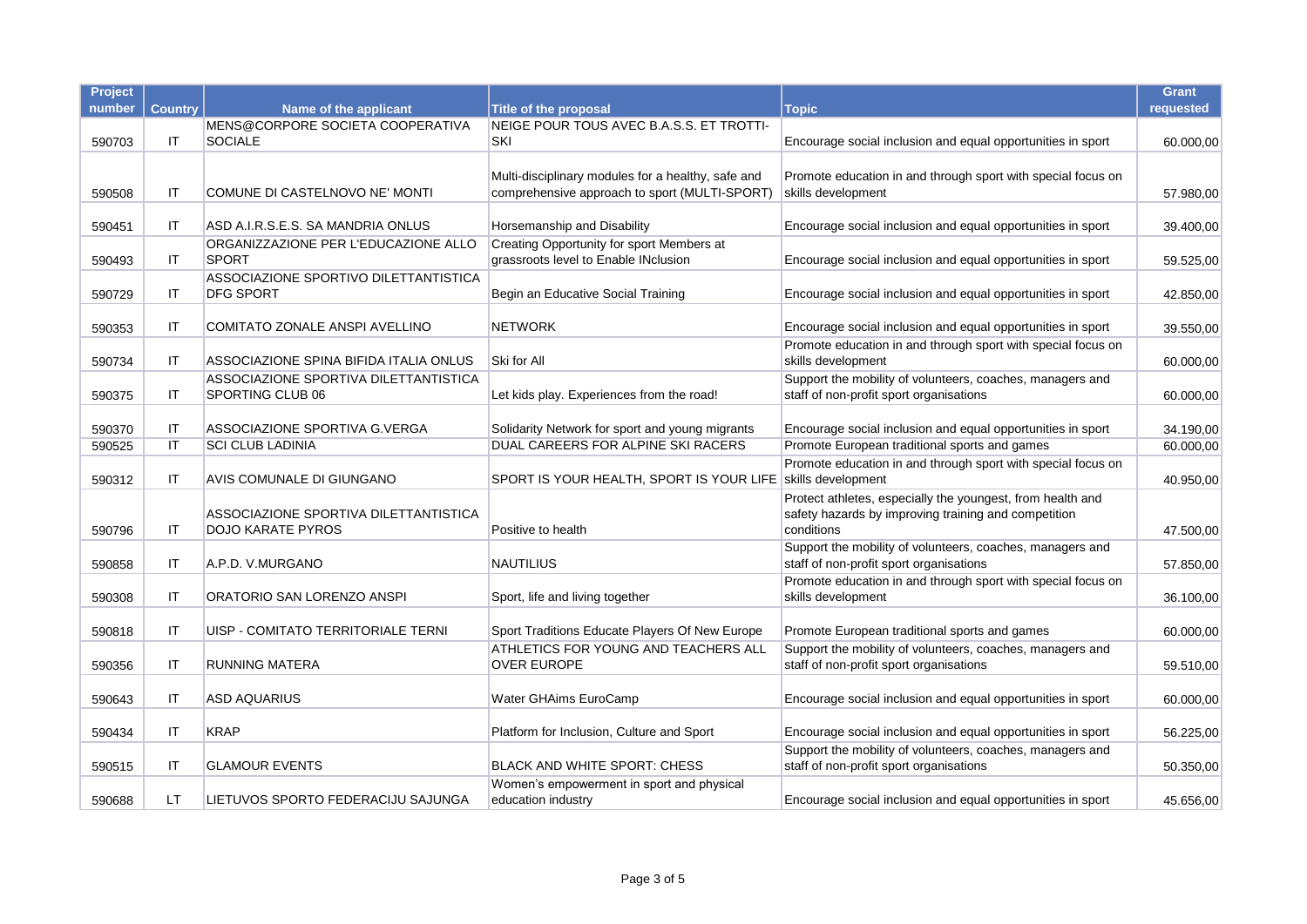| Project |                |                                                                              |                                                                                                                                                                                                                           |                                                                                                                                       | <b>Grant</b> |
|---------|----------------|------------------------------------------------------------------------------|---------------------------------------------------------------------------------------------------------------------------------------------------------------------------------------------------------------------------|---------------------------------------------------------------------------------------------------------------------------------------|--------------|
| number  | <b>Country</b> | Name of the applicant                                                        | <b>Title of the proposal</b>                                                                                                                                                                                              | Topic                                                                                                                                 | requested    |
| 590363  | LT             | SPORTO KLUBAS "OSTMARINA"                                                    | Project for the creation of non-governmental sports<br>organizations network "KNOTS"                                                                                                                                      | Support the mobility of volunteers, coaches, managers and<br>staff of non-profit sport organisations                                  | 51.636,00    |
| 590413  | LV             | LATVIJAS SPORTA IZGLITIBAS IESTAZU<br><b>DIREKTORU PADOME</b>                | Involvement of Children and Youth in Sports<br>Schools with Particular Emphasis on Socially<br>Disadvantaged, Low-income and Minority Families<br>from Rural Districts, Simultaneously Educating<br><b>Their Families</b> | Encourage social inclusion and equal opportunities in sport                                                                           | 50.428,00    |
| 590611  | <b>MK</b>      | YOUTH ALLIANCE - KRUSEVO                                                     | Sport for Social Action                                                                                                                                                                                                   | Encourage social inclusion and equal opportunities in sport                                                                           | 31.800,00    |
| 590692  | МT             | BIRKIRKARA BADMINTON CLUB                                                    | Success@360° - Bridging Sport, Safety and Health                                                                                                                                                                          | Protect athletes, especially the youngest, from health and<br>safety hazards by improving training and competition<br>conditions      | 59.525,00    |
| 590455  | PL.            | STOWARZYSZENIE DZIECI I MLODZIEZY<br>KAROL                                   | GOOD GOVERNANCE in YOUTH SPORTS CLUB<br>S (GGinYSC) - promotion e-education in sport as<br>tool of protect youngest athletes                                                                                              | Promote education in and through sport with special focus on<br>skills development                                                    | 46.600,00    |
| 590774  | PL             | KASZUBSKIETOWARZYSTWO SPORTOWO -<br><b>KULTURALNE</b>                        | <b>SPORT 4 ALL</b>                                                                                                                                                                                                        | Encourage social inclusion and equal opportunities in sport                                                                           | 56.540,00    |
| 590627  | PL             | KLUB SPORTOWY PRADNICZANKA                                                   | of coaches through the transfer of good practices.                                                                                                                                                                        | Be a Better Coach - Enhancement the qualifications Promote education in and through sport with special focus on<br>skills development | 43.440,00    |
| 590421  | <b>PL</b>      | NIEMIECKIE TOWARZYSTWO OSWIATOWE                                             | Sport in the Environment of National Minorities -<br>Between Integration, Assimilation and Linguistic<br>Diversity                                                                                                        | Support the mobility of volunteers, coaches, managers and<br>staff of non-profit sport organisations                                  | 60.000,00    |
| 590833  | <b>PL</b>      | FUNDACJA NA RZECZ ODZYSKU<br>ALUMINIOWYCH PUSZEK PO NAPOJACH<br><b>RECAL</b> | "Sport for All and the Environment"                                                                                                                                                                                       | Promote education in and through sport with special focus on<br>skills development                                                    | 60.000,00    |
| 590648  | <b>PT</b>      | <b>ASSOCIAO MEDESTU</b>                                                      | "Inclusive & Adapted Sport - Boccia for all"                                                                                                                                                                              | Encourage social inclusion and equal opportunities in sport                                                                           | 26.470,00    |
| 590661  | PT             | CASA DA JUVENTUDE DE GUIMARÃES                                               | Sport4all                                                                                                                                                                                                                 | Encourage social inclusion and equal opportunities in sport                                                                           | 51.875,00    |
| 590647  | <b>RO</b>      | ASOCIATIA YOUNG EUROPE SOCIETY                                               | <b>Paragliding Communities</b>                                                                                                                                                                                            | Encourage social inclusion and equal opportunities in sport                                                                           | 58.818,00    |
| 590393  | <b>RO</b>      | ASOCIATIA SPORTIVA CORPORATE GAMES                                           | <b>Parenting for Sport</b>                                                                                                                                                                                                | Encourage social inclusion and equal opportunities in sport                                                                           | 52.770,00    |
| 590686  | <b>RO</b>      | <b>ASOCIATIA SE POATE</b>                                                    | Build Opportunities for Nourishments by Doing<br>Sports                                                                                                                                                                   | Encourage social inclusion and equal opportunities in sport                                                                           | 29.756,00    |
| 590751  | <b>RO</b>      | ASOCIATA D.G.T                                                               | Equity through sport for youth development                                                                                                                                                                                | Encourage social inclusion and equal opportunities in sport                                                                           | 43.374,00    |
| 590526  | RO             | UNIVERSITATEA NATIONALA DE EDUCATIE<br>FIZICA SI SPORT DIN BUCURESTI         | Sport together, active forever                                                                                                                                                                                            | Promote education in and through sport with special focus on<br>skills development                                                    | 59.885,00    |
| 590652  | SI             | OLIMPIJSKI KOMITE SLOVENIJE ZDRUZENJE<br>SPORTNIH ZVEZ                       | Education through sport - Shaping role models for<br>the future                                                                                                                                                           | Promote education in and through sport with special focus on<br>skills development                                                    | 37.430,00    |